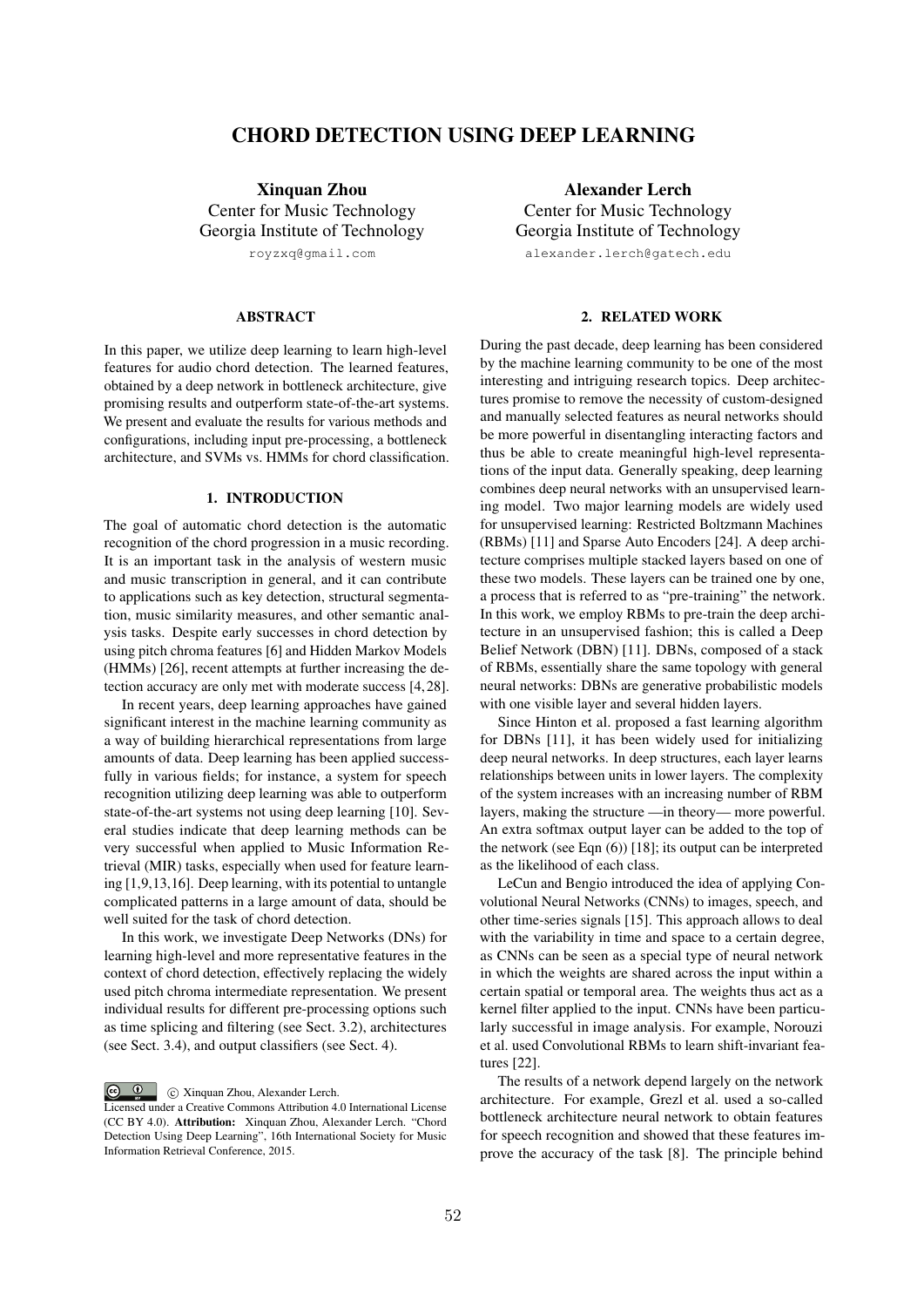

Figure 1. Visualization of a bottleneck architecture

the bottleneck-shaped architecture is that the number of neurons in the middle layer is lower than in the other layers as shown in Fig. 1. A network with bottleneck can be structured in two sections: (i) Section 1 from the first layer to the bottleneck layer, with a gradual decrease of the number of neurons per layer, functions as an encoding or compression process which compacts relevant information and discards redundant information, and (ii) Section 2 from the bottleneck layer to the last layer with a gradual increase in the number of neurons per layer. The function of this part can be interpreted as a decoding process. An additional benefit of bottleneck architectures is that they can reduce overfitting by decreasing the system complexity.

Recently, more researchers investigated deep learning in the context of MIR. Lee et al. pioneered the application of convolutional deep learning for audio feature learning [16]. Hamel et al. used the features learned from music with a DBN for both music genre classification and music autotagging [9]; their system was successful in MIREX 2011 with top-ranked results. Battenberg employed a conditional DBN to analyze drum patterns [1]. The use of deep architectures for chord detections, however, has not yet been explored, although modern neural networks have been employed in this field. For instance, Boulanger et al. investigated recurrent neural networks [2] and Humphrey has explored CNNs [12, 14]. While they also used the concept of pre-training, their architectures have only two or 3 layers and thus cannot be called "deep".

The basic buildings blocks of most modern approaches to chord detection can be traced back to two seminal publications: Fujishima introduced pitch chroma vectors extracted from the audio as input feature for chord detection [6] and Sheh et al. proposed to use HMMs for representing chords as hidden states and to model the transition probability of chords [26]. Since then, there have been a lot of studies using chroma features and HMMs for chord detection [5, 23]. Examples for recent systems are Ni et al., using a genre-independent chord estimation method based on HMM and chroma features [21] and Cho and Bello, who used multi-band features and a multi-stream HMM for chord recognition [4]. Training HMMs with pitch chroma features arguably is the standard approach for this task and the progress is less marked by major innovations but by



Figure 2. The overview of our system

optimizing and tuning specific components.

### 3. SYSTEM OVERVIEW

Figure 2 gives an overview of all components and processing steps of the presented system. The following section will discuss all of these steps in detail.

#### 3.1 Input Representation

The input audio is converted to a sample rate of 11.025 kHz. Then, a Constant Q transform (CQT) is applied. The CQT [3] is a perceptually inspired time-frequency transformation for audio. The resulting frequency bins are equally spaced on a logarithmic ("pitch") scale. It has the advantage of providing a more musically and perceptually meaningful spectral representation than the DFT. We used an implementation of the CQT as a filterbank of Gabor filters, spaced at 36 bins per octave, i.e., 3 bins per semitone, yielding 180 bins representing a frequency range spanning from 110 Hz to 3.520 kHz. Finally, we used Principal Component Analysis (PCA) for decorrelation, and applied Z-Score normalization [27].

#### 3.2 Pre-processing

Neighboring frames of the input representation can be expected to contain similar content, as chords will not change on a frame-by-frame basis. In order to take into account the relationship between the current frame and previous and future frames, we investigate the application of several pre-processing approaches.

### *3.2.1 Time Splicing*

Time splicing is a simple way to extend the current frame with the data of neighboring frames by concatenating the frames into one larger superframe. In first order time splicing, we concatenate the current frame, the previous frame,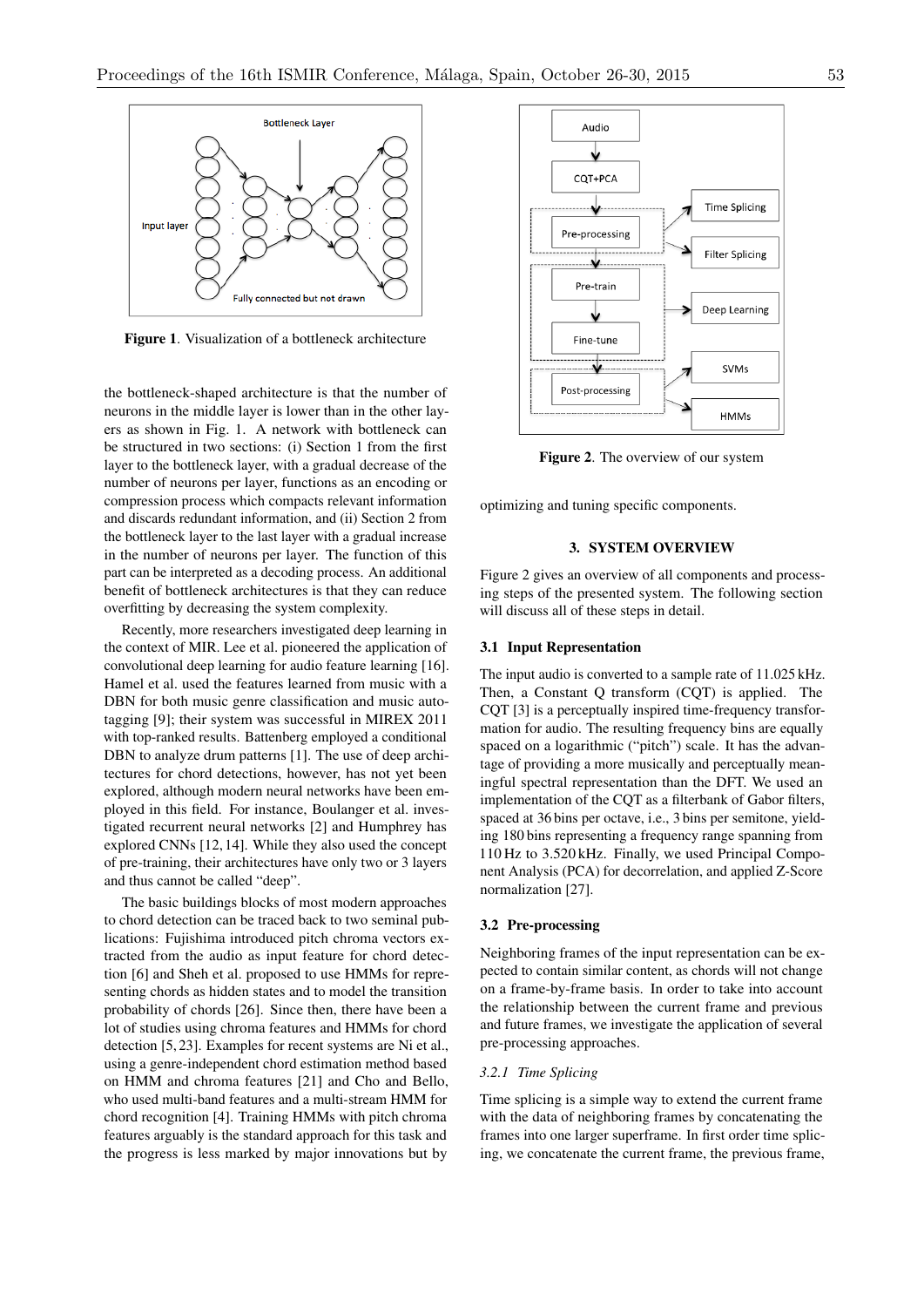and the following frame. Thus, each superframe consists of three neighboring frames. Since the same operation will be applied to all frames, there will be overlap introduced between neighboring superframes.

### *3.2.2 Convolution*

CNNs are extensively used in tasks with highly correlated inputs (e.g., the recognition of hand-written digits). Many time series show similar properties so that CNNs seem to be an appropriate choice in the context of audio, too. Essentially, CNNs have one or more convolutional layers between the input and lower layers of the neural network. The function of a convolutional layer can be interpreted as the application of a linear filter plus a non-linear transformation, sometimes also combined with a pooling operation:

$$
Y = \text{pool}(\text{sigm}(K * X + B)),\tag{1}
$$

in which *Y* is the output of a convolutional layer, *K* is the linear kernel filter (i.e., the impulse response), *X* is the input, *B* is the bias, sigm() is a non-linear transform, and pool() is a down-sampling operation. The uniqueness of convolutional networks stems from the convolution operation applied to the input  $X$ . Since, unfortunately, we had no access to a deep learning toolbox with support for the convolution operation in the time domain, we opted to employ an optional pre-processing step inspired by CNNs, namely by applying filters to the input of the network. However, instead of learning the filters, we evaluate several manually designed filters: a single-pole low pass filter and two FIR low pass filters with exponentially shaped impulse responses. The single pole low pass filter produces the output *y* for an input *x*, given the parameter  $\alpha$ :

$$
y_n = (1 - \alpha)y_{n-1} + \alpha x_n \tag{2}
$$

We apply anti-causal filtering and filter the signal in both directions so that the resulting overall filter has a zero-phase response.

The other two low pass filters have exponential decay shaped impulse response. The difference equations are given in Eqn (3) and Eqn (4).

$$
y_1(n) = \sum_{k=1}^{N} a^{-k+1} x(n - N + k)
$$
 (3)

$$
y_2(n) = \sum_{k=1}^{N} a^{-k+1} x(n+N-k)
$$
 (4)

The filter length is *N* and *a* is the exponential base. These two filters are not centered around the current frame anymore but shifted by *N* frames. Their impulse responses are symmetric to each other. One could interpret these filters as focusing on past and future frames, respectively. The presented filters will be referred to as "extension filters".

The ideas of splicing and convolution can be combined, as exemplified in Fig. 3.

Furthermore, similar to the process in CNNs, a maximum pooling operation on the output of the spliced filters is optionally applied. The operation takes the maximum value among different filters per "bin".



Figure 3. Splicing output of different filters

### 3.3 Training

It is impractical to train DNNs directly with back propagation using gradient decent due to their deep structure and the limited amount of training samples. Therefore, the network is usually initialized by an unsupervised pre-training step. As our network consists of RBMs, Gibbs sampling can be used for training [11]. The objective is to retain as much information as possible between input and output.

The computation for layer *l* can be represented as:

$$
Y_l = \text{sigm}(W_l X_l + B_l),\tag{5}
$$

which is identical to many traditional neural networks. Thus, a standard back propagation can be applied after pre-training to fine-tune the network in a supervised manner. The loss criterion we use in this work is cross-entropy.

### 3.4 Architecture

We investigate a deep network with 6 layers in two different architectures. The common architecture features the same amount of neurons in every layer, in our case 1024. The bottleneck architecture has 256 neurons in the middle layer and 512 neurons in the layers neighboring the middle layer. The remaining layers consist 1024 neurons each (compare [8]). A softmax output layer is stacked on top of both architectures as described by Eqn (6).

$$
softmax(Y_l) = \frac{\exp(Y_l)}{\sum_{k=1}^{N} \exp(Y_k)}
$$
(6)

The network is implemented using the Kaldi package developed by John Hopkins University [25].

### 4. CLASSIFICATION

The output of the softmax layer can be interpreted as the likelihood of each chord class; simply taking the maximum will provide a class decision (this method will be referred to as *Argmax*). Alternatively, the output can be treated as intermediate feature vector that can be used as an input to other classifiers for computing the final decision.

#### 4.1 Support Vector Machine

Support Vector Machines (SVMs) are, as widely used classifiers with generally good performance. The SVM is trained using the output of the network as features, and the classification is carried out frame by frame. The classification is followed by a simple prediction smoothing.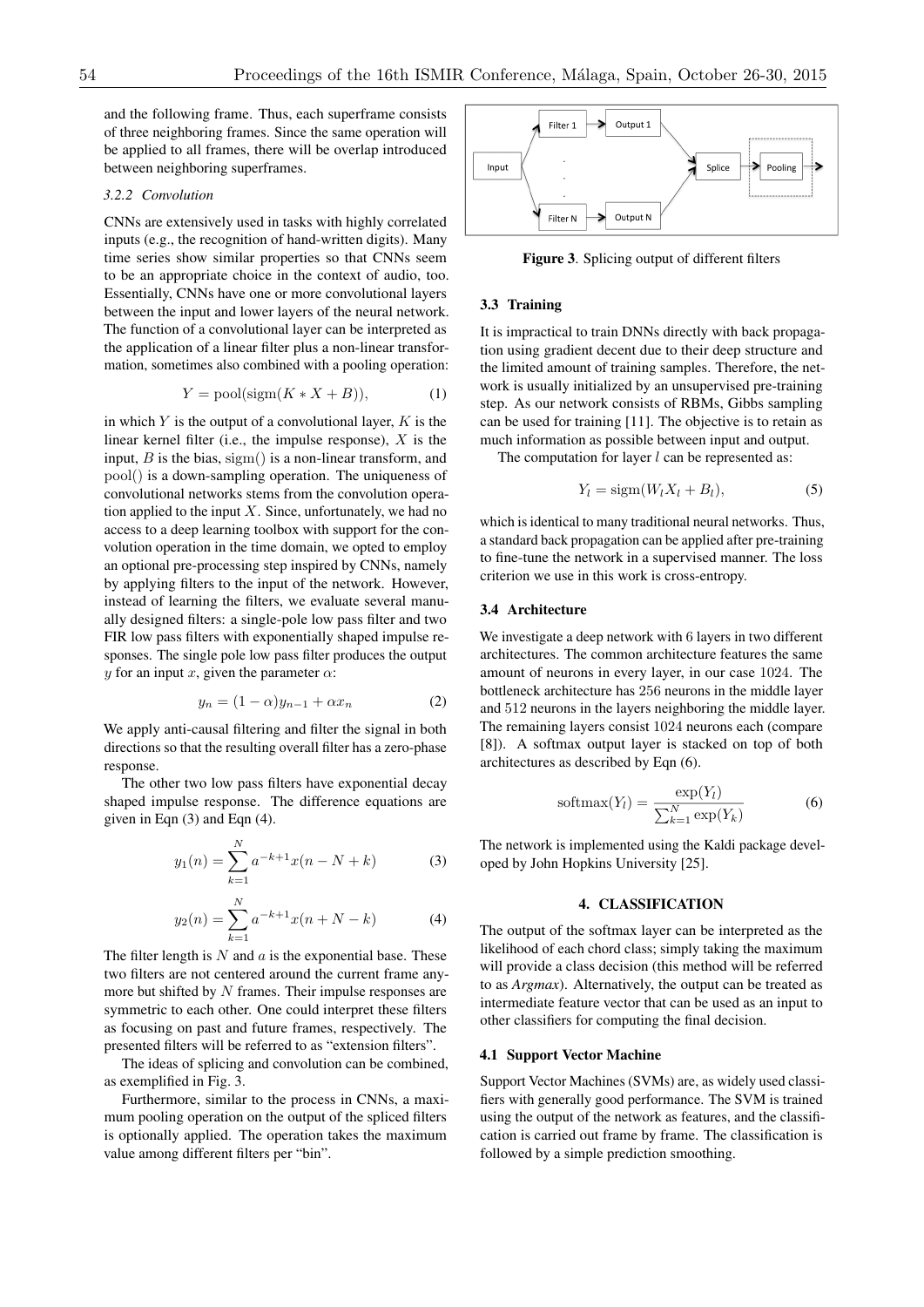### 4.2 Hidden Markov Model

HMMs are, as pointed out above, the standard classifier for automatic chord detection because the characteristics of the task fit the HMM approach well: Chords are hidden states that can be estimated from observations (feature vectors extracted from the audio signal), and the likelihood of chord transitions can be modeled with transition probabilities. Modified HMMs such as ergodic HMMs and key-independent HMMs have been also explored for this task [17, 23]. In this work we are mostly interested in the performance comparison between high-level features, so a simple first-order HMM is used. Given the probabilistic characteristic of the softmax output layer, it can be directly as emission probabilities for the HMM. Therefore, there is no need to train the HMM using, e.g., the commonly used Baum-Welch algorithm. Instead, the histogram of each class in our training is used as initial probabilities, and the bigram of chord transitions is used to compute the transition probabilities. Finally, we employ the Viterbi decoding algorithm to find the globally optimal chord sequence.

#### 5. EVALUATION PROCEDURE

#### 5.1 Dataset

Our dataset is a combination of several different datasets, yielding a 317-piece collection. The data is composed of

- *•* 180 songs from the *Beatles dataset* [19],
- *•* 100 songs from the *RWC Pop dataset* [7],
- *•* 18 songs from the *Zweieck dataset* [19], and
- *•* 19 songs from *Queen dataset* [19].

The pre-processing as described in Sect. 3.2 ensures identical input audio formats.

### 5.2 Methodology

The dataset is divided randomly into two parts: 80% for the training set and 20% for the test set. On the training scale, we use a frame-based strategy, which means we divide each song into frames, and treat each frame as an independent training sample. On average each song is divided into about 1200 frames resulting in approximately 300k training samples and approximately 76k test samples.

Within the training set, 10% of the data is used as a validation set. For the post-processing, all data in the training set will be used to train the post-classifier.

Time constraints and the workload requirements for training deep networks made a cross validation for evaluation impractical.

The chosen ground truth for classification are major and minor triads for every root note, resulting in a dictionary of  $24 + 1$  chord labels. Ground truth time-aligned chord symbols are mapped to this major/minor dictionary:

$$
Chord_{\text{major}} \subset \{N\} \cup \{S \times \text{maj}, \text{min}\} \tag{7}
$$

with *S* representing the 12 pitch classes (root notes) and *N* being the label for unknown chords. In the calculation of the detection accuracy, the following chord types are mapped to the corresponding major/minor in the dictionary:



Figure 4. Chords histogram

triad major/minor and seventh major/minor. Other chord types are treated as unknown chords. For instance, G:maj and G:maj7 are mapped to 'G:maj'; G:dim and G:6 are all mapped to 'N'. The histogram of chords in our dataset after such mapping is shown in Fig. 4.

#### 5.3 Evaluation Metric

The used evaluation metric is the same as proposed in the audio chord detection task for MIREX 2013: the Weighted Chord Symbol Recall (WCSR). WCSR is defined as the total duration of segments with correct prediction as formulated in Eqn (8):

$$
WCSR = \frac{1}{N} \sum_{k=1}^{n} C_k,
$$
\n(8)

in which *n* is the number of test samples (songs), *N* is the total number of frames in all test samples, and  $C_k$  is the number of frames that are correctly detected in the *k*th sample.

#### 6. EXPERIMENTS

#### 6.1 Post-classifiers

In this experiment, the network is initialized with pretraining, followed by fine tuning using back propagation. This configuration will be referred to as  $D N_{DBN-DNN}$ . No pre-processing is applied to the data; the input is simply the input representation (CQT followed by PCA) as described in Sect. 3.1. The chosen architecture is the bottleneck architecture. Three different classifiers are compared: the maximum of the softmax output (Argmax), an SVM, and an HMM.

The results listed in Table 1 are unambiguous and unsurprising: the HMM with Viterbi decoding outperforms the SVM; using HMMs with a model for transition probabilities is an appropriate approach to chord detection as it models the dynamic properties of chord progressions, which cannot be done with non-dynamic classifiers such as SVMs. One noteworthy result is that the SVM does not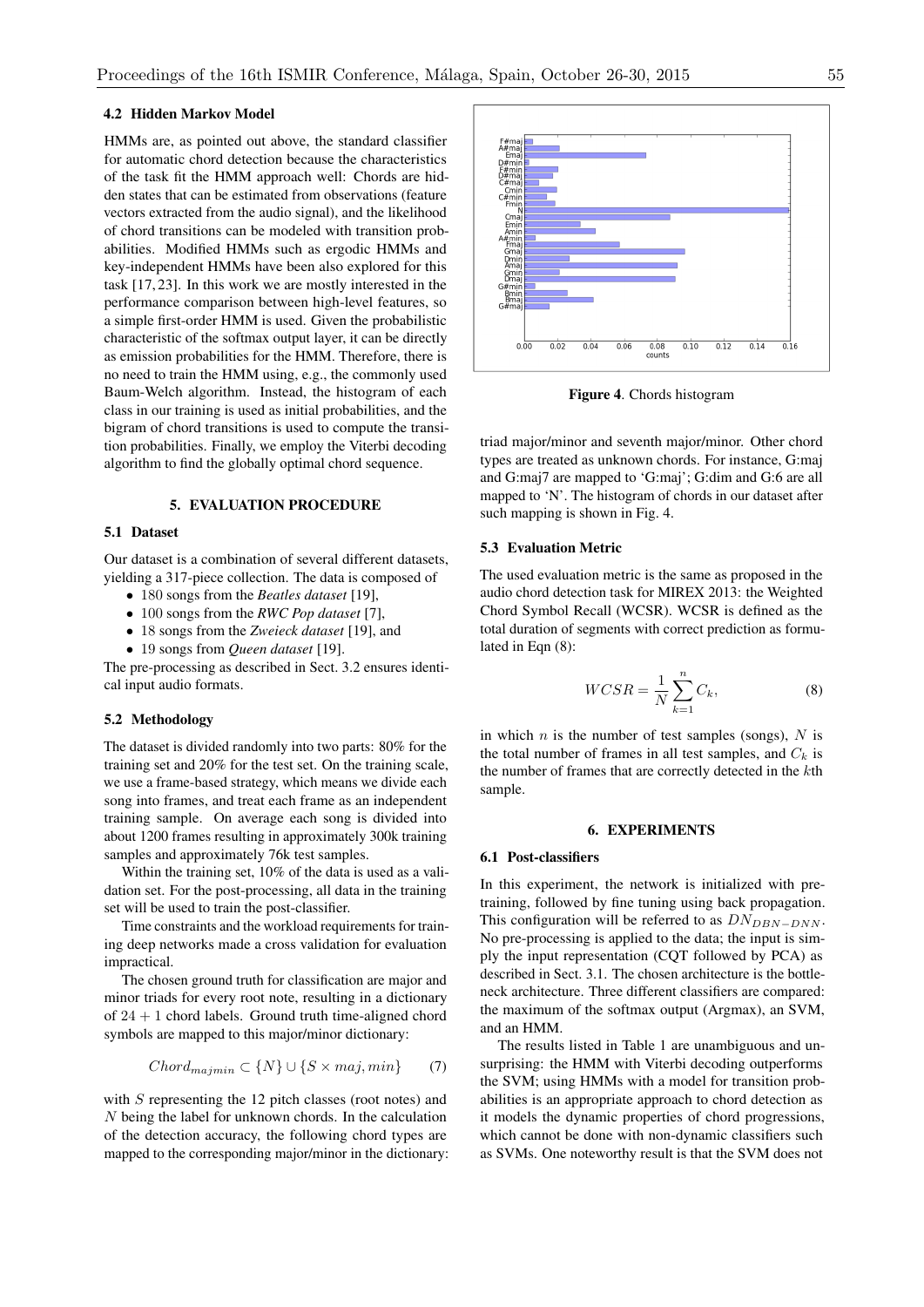| <b>Training Scenario</b> | <b>Classifier</b> | <b>WCSR</b> |
|--------------------------|-------------------|-------------|
| $DN_{\rm DBN-DNN}$       | Argmax()          | 0.648       |
| $DN_{\rm DBN-DNN}$       | <b>SVM</b>        | 0.645       |
| $DN_{\rm DBN-DNN}$       | <b>HMM</b>        | 0.755       |

Table 1. Chord detection performance using different postclassifiers

| $\alpha$ | Pre-processing         | WCSR  |
|----------|------------------------|-------|
| 0.25     | Filtering              | 0.758 |
| 0.25     | <b>Spliced Filters</b> | 0.912 |
| 0.5      | Filtering              | 0.787 |
| 0.5      | <b>Spliced Filters</b> | 0.857 |
| 0.75     | Filtering              | 0.798 |
| 0.75     | <b>Spliced Filters</b> | 0.919 |

Table 2. Chord detection performance using different filter parameters

improve the WCSR compared to the direct (Argmax) output of the network. Apparently, the SVM is not able to improve separability of the learned output features.

#### 6.2 Pre-processing

As stated in Sect. 3.2, we are interested in the application of different filters in the pre-processing stage. In the first experiment (*Filtering*), an anti-causal single pole filter (see Eqn (2)) is evaluated with the parameter  $\alpha$  set to 0*.*25, 0*.*5, and 0*.*75, respectively. The second experiment (*Spliced Filters*), splices these filter outputs with the outputs of the extension filters as introduced in Sect. 3.2. These experiments are carried out with the  $DN_{\text{DBN-DNN}}$  training scenario, a bottleneck architecture, and an HMM classifier. Table 2 lists the results of these pre-processing variants. It can be observed that the network trained with filtered inputs slightly outperforms the network without pre-processing; splicing the filtered input with the extension filter outputs increases the results drastically.

#### 6.3 Architecture

## *6.3.1 Common vs. Bottleneck*

The results of Grezl et al. indicate that a bottleneck architecture should be more suitable to learn high-level features than a common architecture and reduce overfitting [8]. In order to verify these characteristics for our task, the performance of both architectures is evaluated in comparison. The results are listed in Table 3 for three pre-processing scenarios: no additional pre-processing (*None*), *Spliced Filters* and spliced filters followed by a max pooling (*Pooling*). In order to allow conclusions about overfitting, both the WCSR of the test set and the training set are reported. All results are computed for the  $DN_{\text{DBN-DNN}}$  training scenario with HMM classifiers.

The results show that the bottleneck architecture gives significantly better results ( $p = 0.023$ ) on the test set

| Architecture      | <b>Pre-processing</b>  | <b>Training</b><br><b>WCSR</b> | <b>WCSR</b> |
|-------------------|------------------------|--------------------------------|-------------|
| Common            | None                   | 0.843                          | 0.703       |
| <b>Bottleneck</b> | None                   | 0.855                          | 0.755       |
| Common            | <b>Spliced Filters</b> | 0.985                          | 0.876       |
| <b>Bottleneck</b> | <b>Spliced Filters</b> | 0.936                          | 0.919       |
| Common            | Pooling                | 0.965                          | 0.875       |
| <b>Bottleneck</b> | Pooling                | 0.960                          | 0.916       |

Table 3. Chord detection performance for different architectures and pre-processing steps

| <b>Learning Targets</b>            | <b>WCSR</b> |
|------------------------------------|-------------|
| $Single-Label$ $-25$ Chord Classes | 0.919       |
| Multi-Label — 12 Pitch Classes     | 0.78        |

Table 4. Chord detection performance for single-label vs. multi-label learning

(*WSCR*). Note that this is not true for the training set (*Training WSCR*), for which the common architecture achieves results in the same range or better than the bottleneck architecture. The difference between the results on the training set and the test set are thus much larger for the common architecture than for the bottleneck architecture. The bottleneck architecture is clearly advantageous to use in this task: it reduces complexity and thus the training workload and increases the classification performance significantly. Furthermore, the comparison of classifier performance between training and test set in Table 3 clearly indicates that the common architecture tends to fit more to the training data, and is thus more prone to overfitting.

#### *6.3.2 Single-Label vs. Multi-Label*

As mentioned above, the pitch chroma is the standard feature representation for audio chord detection. Since we use the output of our deep network as feature, it seems an intuitive choice to learn pitch class information (and thus, a pitch chroma) instead of the chord classes. By doing so, the number of outputs is reduced by a factor of two (or higher in the case of more chords), and there would also be a closer relation between the output and the input representation, the CQT. Therefore, the abstraction and complexity of the task might be decreased. It will, however, lead to another issue: the single-label output (one chord per output) will be changed into a multi-label output (multiple pitches per output). Therefore, the learning has to be modified to allow multiple simultaneous (pitch class) labels. The experiment is carried out with both Splicing and Filtering in the preprocessing, the  $DN_{\text{DBN-DNN}}$  training scenario, and HMM classifiers. Table 4 lists the results.

Boulanger-Lewandowski et al. report combining chroma features with chord labels for their recurrent neural network and report a slightly improved result [2]. They do not, however, provide a detailed description of this combination. As can be seen from the table, the result for multi-label training is clearly lower than the result for single-label training.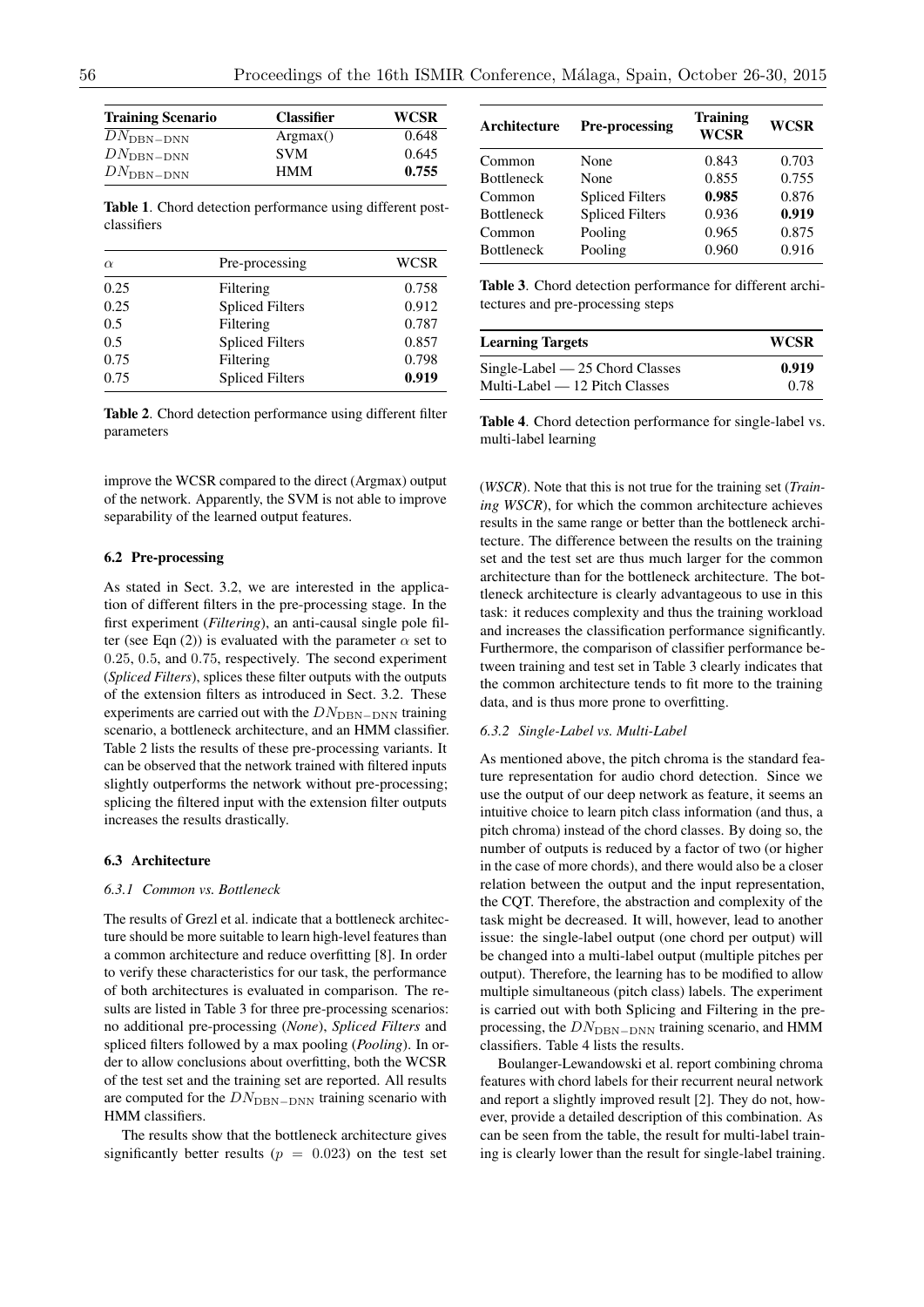| <b>Method</b>                       | <b>WCSR</b> |
|-------------------------------------|-------------|
| Chordino                            | 0.625       |
| <b>Best Configuration</b>           | 0.919       |
| Best Configuration with Max Pooling | 0.916       |

Table 5. Comparison of the performance of the best configuration with Chordino

Possible reasons for bad performance include (i) difficulties with multi-target learning, since it increases the difficulty to train; furthermore, our implementation of multi-label training might be sub-optimal as the same posterior is assigned to each target without any information on the pitch class energy, and (ii) the issue that not all pitches always sound simultaneously in a chord (or might be missing altogether) might have larger impact on the multi-label training than on the single-label training.

### 6.4 Results & Discussion

It is challenging to compare the results to previously published results due to varying evaluation methodologies, metrics, and datasets. It seems that the results of Cho and Bello [4], who reported a performance of about 76%, were computed with a comparable dataset. The recent MIREX results on Chord Detection generally show lower accuracy but use a different evaluation vocabulary. In order to provide a baseline result to put results into perspective, we present the results of Chordino [20] with the default settings, computed on our dataset. It should be pointed out that this comparison is unfair as Chordino is able to detect as many as 120 chords, compared to our 24. The label mapping strategies are another significant issue for Chordino. Our label mapping results in nearly sixth of the total label being "N", which might have negative impact on the Chordino results. The Chordino results are mapped to major/minor the same way as the ground truth annotations. The results are shown in Table 5. In the table, the *Best Configuration* is using Bottleneck architecture, spliced filters ( $\alpha = 0.75$ ) as preprocessing, single label learning targets, and Viterbi decoding as post-classifier. The *Best Configuration with Max Pooling* is the same as the best configuration except applying another max pooling layer after the spliced filters. The latter configuration has a much reduced computational workload. The presented results are clearly competitive with existing state-of-the-art systems.

# 7. CONCLUSION & FUTURE WORK

In this work, we presented a system which applies deep learning to the MIR task of automatic chord detection. Our model is able to learn high-level probabilistic representations for chords across various configurations. We have shown that the use of a bottleneck architecture is advantageous as it reduces overfitting and increases classifier performance, and that the choice of appropriate input filtering and splicing can significantly increase classifier performance.

Learning a pitch class vector instead of chord likelihood

by incorporating multi-label learning proved to be less successful. The idea has, however, a certain appeal and would allow the number of output nodes to be independent of the number of chords to be detected. It is also conceivable to investigate a different option for the network output: instead of training chords or pitch classes we could — under the assumption that we are only after chords comprised of stacked third intervals — train the output with octaveindependent third intervals in a multi-label scenario with 24 output nodes.

# 8. REFERENCES

- [1] Eric Battenberg and David Wessel. Analyzing drum patterns using conditional deep belief networks. In *Proceedings of the International Conference on Music Information Retrieval (ISMIR)*, pages 37–42, 2012.
- [2] Nicolas Boulanger-Lewandowski, Yoshua Bengio, and Pascal Vincent. Audio chord recognition with recurrent neural networks. In *Proceedings of the International Conference on Music Information Retrieval (ISMIR)*, pages 335–340, 2013.
- [3] Judith C Brown. Calculation of a constant q spectral transform. *The Journal of the Acoustical Society of America*, 89(1):425–434, 1991.
- [4] Taemin Cho and Juan P Bello. Mirex 2013: Large vocabulary chord recognition system using multi-band features and a multi-stream HMM. *Music Information Retrieval Evaluation eXchange (MIREX)*, 2013.
- [5] Taemin Cho, Ron J Weiss, and Juan Pablo Bello. Exploring common variations in state of the art chord recognition systems. In *Proceedings of the Sound and Music Computing Conference (SMC)*, pages 1–8, 2010.
- [6] Takuya Fujishima. Realtime chord recognition of musical sound: A system using common lisp music. In *Proceedings of the International Computer Music Conference (ICMC)*, volume 1999, pages 464–467, 1999.
- [7] Masataka Goto, Hiroki Hashiguchi, Takuichi Nishimura, and Ryuichi Oka. Rwc music database: Popular, classical and jazz music databases. In *Proceedings of the International Conference on Music Information Retrieval (ISMIR)*, volume 2, pages 287–288, 2002.
- [8] Frantisek Grezl, Martin Karafiát, Stanislav Kontár, and J Cernocky. Probabilistic and bottle-neck features for lvcsr of meetings. In *Proceedings of the International Conference on Acoustics, Speech and Signal Processing (ICASSP)*, volume 4, pages IV–757. IEEE, 2007.
- [9] Philippe Hamel and Douglas Eck. Learning features from music audio with deep belief networks. In *Proceedings of the International Conference on Music Information Retrieval (ISMIR)*, pages 339–344. Utrecht, The Netherlands, 2010.